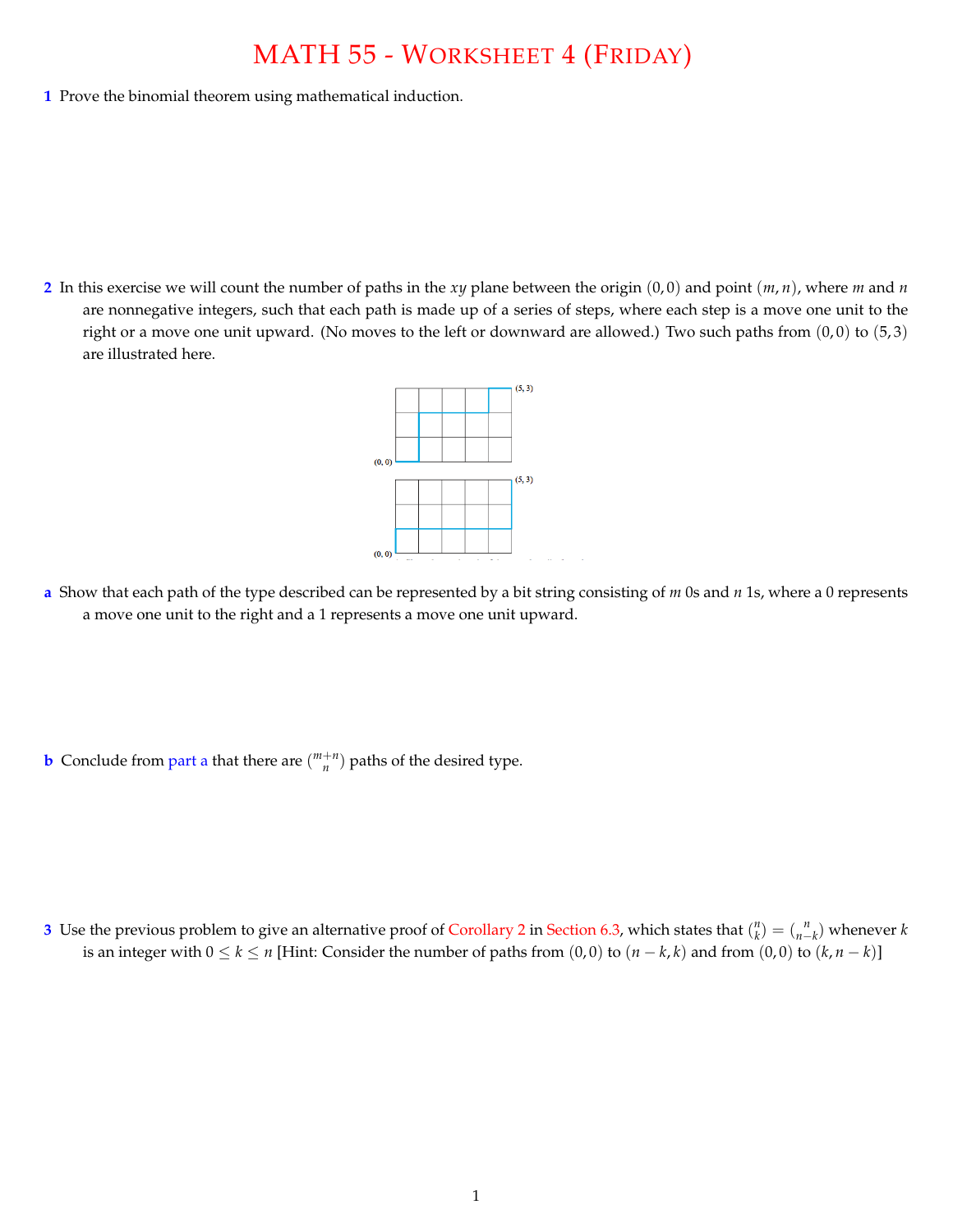**4** Use Exercise 2 to prove Pascal's identity. [Hint: Show that a path from  $(0,0)$  to  $(n+1-k,k)$  passes through either  $(n+1-k)$  $k, k - 1$ ) or  $(n - k, k)$ , but not through both.]

**5** How many ways are there to assign three jobs to five employees if each employee can be given more than one job?

**6** How many ways are there to choose eight coins from a piggy bank containing 100 identical pennies and 80 identical nickels?

- **7** How many solutions are there to the equation  $x_1 + x_2 + x_3 + x_4 + x_5 + x_6 = 29$  where the  $x_i$  are non-negative integers such that
- **a**  $x_i > 1$  for all  $i \in \{1, ..., 6\}$ ?

**b**  $x_1 \geq 1, x_2 \geq 2, x_3 \geq 3, x_4 \geq 4, x_5 \geq 5 \text{ and } x_6 \geq 6$ ?

**c**  $x_1 \leq 5$ ?

**a**  $x_1 < 8$  and  $x_2 > 8$ ?